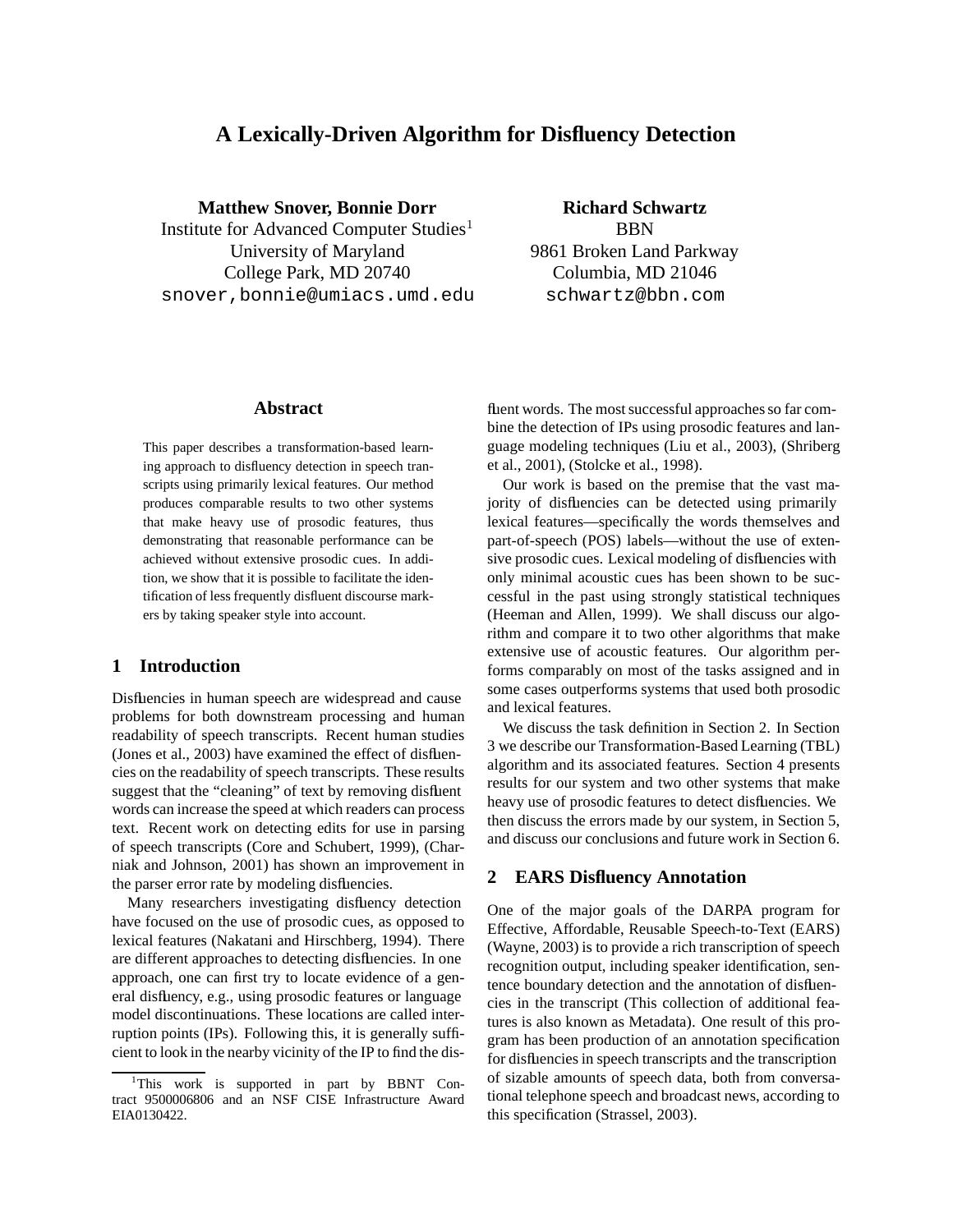The task of disfluency detection is to distinguish fluent from disfluent words. The EARS MDE (MetaData Extraction) program addresses two types of disfluencies: (i) *edits*—words that were not intended to be said and that are normally replaced with the intended words, such as repeats, restarts, and revisions; and (ii) *fillers*—words with no meaning that are used as discourse markers and pauses, such as "you know" and "um".

### **3 The Algorithm**

We set out to solve the task of disfluency detection using primarily lexical features in a system we call System A. This section describes our algorithm, including the set of features we use to identify disfluencies.

The training data for the system are time aligned reference speech transcripts, with speaker identification, sentence boundaries, edits, fillers and interruption points annotated. The input for evaluation is a transcript, either a reference transcript or a speech recognizer output transcript. Some of the evaluation data may be marked with sentence boundaries and speaker identification. The task is to identify which words in the transcript are fillers, edits, or fluent. The evaluation data was held out, and not available for tuning system parameters.

The input to System A is a transcript of either conversational telephone speech (CTS) or broadcast news speech (BNEWS). In all experiments, the system was trained on reference transcripts, but was tested on both reference and speech output transcripts.

We use a Transformation-Based Learning (TBL) (Brill, 1995) algorithm to induce rules from the training data. TBL is a technique for learning a set of rules that transform an initial hypothesis for the purpose of reducing the error rate of the hypothesis. The set of possible rules is found by expanding rule templates, which are given as an input. The algorithm greedily selects the rule that reduces the error rate the most, applies it to the data, and then searches for the next rule. The algorithm halts when there are no more rules that can reduce the error rate by more than the threshold. The output of the system is an ordered set of rules, which can then be applied to the test data to annotate it for disfluencies.

We allow one of three tags to be assigned to each word: edit, filler or fluent. Since only 15% of the words in conversational speech are disfluent, we begin with the initial hypothesis that all the words in the corpus are fluent. The system then learns rules to relabel words as edits or fillers in order to reduce the number of errors. The rules are iteratively applied to the data from left to right.

#### **3.1 Feature Set**

The rules learned by the system are conditioned on several features of each of the words including the lexeme (the word itself), a POS tag for the word, whether the word is followed by a silence and whether the word is a *high frequency word*. That is, whether the word is more frequent for this speaker than in the rest of the corpus. The last feature (high frequency of the word) is useful for identifying when words that are usually fluent—but are sometimes disfluent (such as "like")—are more likely to be disfluencies, with the intuition being that if a speaker is using the word "like" very frequently, then it is likely that the word is being used as a filler. The word "like" for example was only a disfluency 22% of the time it occurred. So a rule that always tags "like" as a disfluency would hurt rather than help the system.<sup>2</sup>

#### **3.2 Rule Templates**

The system was given a set of 33 rule templates, which were used to generate the set of possible rules. Not all rule templates generated rules that were chosen by the system. Below is a representative subset of rule templates chosen by the system. Change the label of:

- 1. word **X** from  $L_1$  to  $L_2$ .
- 2. word sequence  $X Y$  to  $L_1$ .
- 3. left side of simple repeat to  $L_1$ .
- 4. word with POS  $X$  from  $L_1$  to  $L_2$  if followed by word with POS **Y**.
- 5. word from  $L_1$  to  $L_2$  if followed by words **X Y**.
- 6. word **X** with POS **Y** from  $L_1$  to  $L_2$ .
- 7. A to  $L_1$  in the pattern A POS **X**  $B$  A, where A and  $B$  can be any words.
- 8. left side of repeat with POS  $\bf{X}$  in the middle to  $L_1$ .
- 9. word with POS **X** from  $L_1$  to  $L_2$  if followed by silence and followed by word with POS **Y**.
- 10. word **X** that is a high frequency word for the speaker from  $L_1$  to  $L_2$ .

### **4 Results**

All of the results in this section are from training and evaluation on data produced by the Linguistic Data Consortium (LDC) for the EARS Metadata community. There were 491,543 tokens in the CTS training set and 189,766 tokens in the BNEWS training set. The CTS evaluation set contained 33,670 tokens and the BNEWS evaluation set contained 14,544 tokens.

We compare our System A to two other systems that were designed for the same task, System B and System C. System C was only applied to conversational speech, so there are no results for it on broadcast news transcripts. Our system was also given the same speech recognition output as System C for the conversational speech condition, whereas System B used transcripts produced by a different speech recognition system.

<sup>2</sup>We use a POS tagger (Ratnaparkhi, 1996) trained on switchboard data with the additional tags of FP (filled pause) and FRAG (word fragment).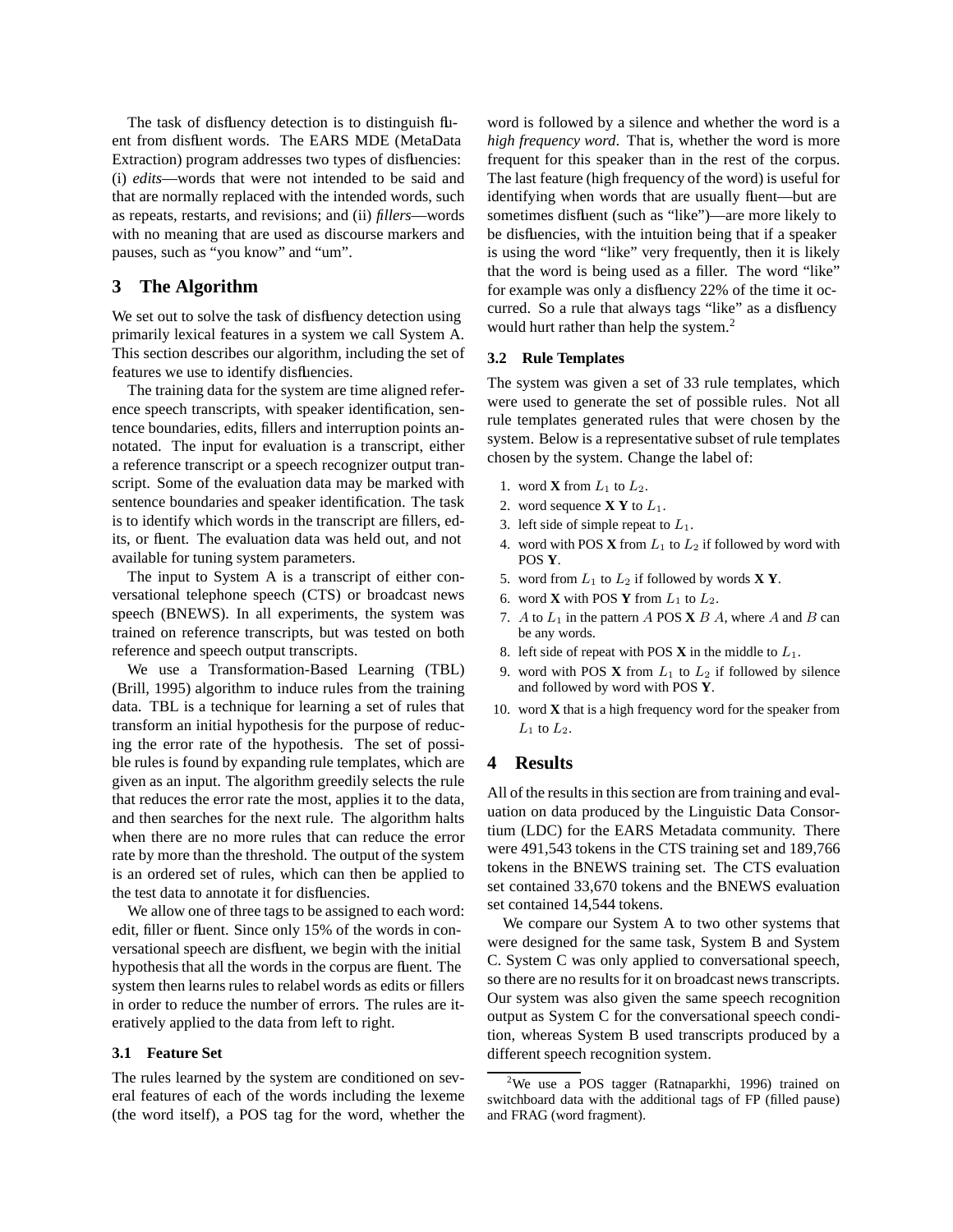System B used both prosodic cues and lexical information to detect disfluencies. The prosodic cues were modeled by a decision tree classifier, whereas the lexical information was modeled using a 4-gram language model, separately trained for both CTS and BNEWS.

System C first inserts IPs into the text using a decisiontree classifier based on both prosodic and lexical features and then uses TBL. In addition to POS, System C's feature set also includes whether the word is commonly used as a filler, edit, back-channel word, or is part of a short repeat. Turn and segment boundary flags were also used by the system. Whereas System A only attempted to learn three labels (filler, edit and fluent), System C attempted to learn many subtypes of disfluencies, which were not distinguished in the evaluation.

#### **4.1 Lexeme Error Rate**

We use *Lexeme Error Rate* (LER) as a measure of recognition effectiveness. This measure is the same as the traditional word-error rate used in speech recognition, except that filled pauses and fragments are not optionally deletable. The LERs of the speech transcripts used by the three systems were all fairly similar (about 25% for CTS and 12% for BNEWS).

#### **4.2 Top Rules Learned**

A total of 106 rules were learned by the system for CTS the top 10 rules learned are:

- 1. Label all fluent filled pauses as fillers.
- 2. Label the left side of a simple repeat as an edit.
- 3. Label "you know" as a filler.
- 4. Label fluent "well"s with a UH part-of-speech as a filler.
- 5. Label fluent fragments as edits.
- 6. Label "I mean" as a filler.
- 7. Label the left side of a simple repeat separated by a filled pause as an edit.
- 8. Label the left side of a simple repeat separated by a fragment as an edit.
- 9. Label edit filled pauses as fillers.
- 10. Label edit fragments at end of sentence as fluent.

Of the errors that system was able to fix in the CTS training data, the top 5 rules were responsible for correcting 86%, the top ten rules, for 94% and the top twenty, for 96%.

All systems were evaluated using rteval (Rich Transcription Evaluation) version 2.3 (Kubala and Srivastava, 2003). Rteval aligns the system output to the annotated reference transcripts in such a way as to minimize the lexeme error rate. The error rate is the number of disfluency errors (insertions and deletions) divided by the number of disfluent tokens in the reference transcript. Edit and filler errors are calculated separately. The results of the evaluation are shown in Table 1. Most of the small differences in the CTS results were not found to be significantly different.

| Data                   | System | Edit Err | Filler Err |
|------------------------|--------|----------|------------|
| <b>CTS</b> Reference   |        | 68.0%    | 18.1%      |
|                        | в      | 59.0%    | 18.2%      |
|                        | C      | 75.1%    | 23.2%      |
| CTS Speech             | A      | 87.9%    | 48.8%      |
|                        | B      | 87.5%    | 46.9%      |
|                        | C      | 88.5%    | 51.0%      |
| <b>BNews Reference</b> | A      | 45.3%    | 6.5%       |
|                        | в      | 44.2%    | 7.9%       |
| <b>BNews Speech</b>    | A      | 93.9%    | 57.2%      |
|                        | в      | 96.1%    | 50.4%      |

Table 1: Disfluency Detection Results

### **5 Error Analysis**

It is clear from the discrepancies between the reference and speech condition that a large portion of the errors (a majority except in the case of edit detection for CTS) are due to errors in the STT (Speech-To-Text). This is most notable for fillers in broadcast news where the error rate for our system increases from 6.5% to 57.2%. Such a trend can be seen for the other systems, indicating that even with prosodic models—the other systems were not more robust to the lexical errors.

All three systems produced comparable results on all of the conditions, with the only large exception being edit detection for CTS Reference, where System B had an error rate of 59% compared to our system's error rate of 68%.<sup>3</sup>

The speech output condition suffers from several types of errors due to errors in the transcript produced by the speech transcription system. First, the system can output the wrong word causing it to be misannotated. 27% of our edit errors in CTS and 19% of our filler errors occurred when the STT system misrecognized the word. If a filled pause is hallucinated, the disfluency detection system will always annotate it as a filler. Errors also occur (19% of our edit and 12% of our filler error) when the recognizer deletes a word that was an edit or a filler. Finally, errors in the context words surrounding disfluencies can affect disfluency detection as well.

One possible method to correct for the STT errors would be to train our system on speech output from the recognizer rather than on reference transcripts. Another option would be to use a word recognition confidence score from the recognizer as a feature in the TBL system; these were not used. A more systematic analysis of the errors caused by the recognizer and their effect on disfluencies also needs to be performed.

System A has a much higher error for edits than fillers, due, in large part, to the presence of long, difficult to

 $3$ This is possibly due to the prosodic model employed by System B, though no significant gain was shown for the other conditions.